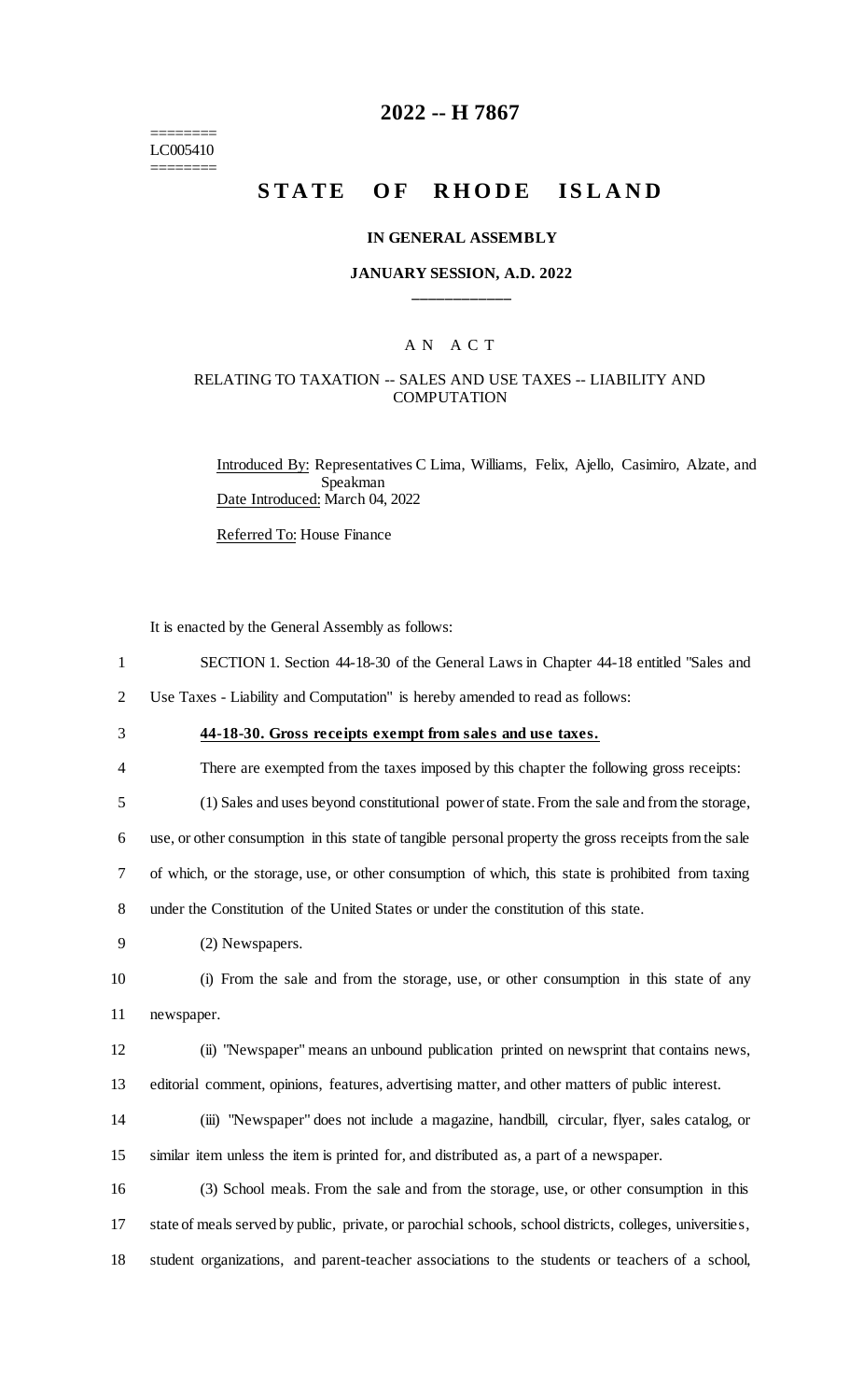college, or university whether the meals are served by the educational institutions or by a food service or management entity under contract to the educational institutions.

(4) Containers.

(i) From the sale and from the storage, use, or other consumption in this state of:

 (A) Non-returnable containers, including boxes, paper bags, and wrapping materials that are biodegradable and all bags and wrapping materials utilized in the medical and healing arts, when sold without the contents to persons who place the contents in the container and sell the contents with the container.

 (B) Containers when sold with the contents if the sale price of the contents is not required to be included in the measure of the taxes imposed by this chapter.

 (C) Returnable containers when sold with the contents in connection with a retail sale of the contents or when resold for refilling.

 (D) Keg and barrel containers, whether returnable or not, when sold to alcoholic beverage producers who place the alcoholic beverages in the containers.

 (ii) As used in this subdivision, the term "returnable containers" means containers of a kind customarily returned by the buyer of the contents for reuse. All other containers are "non-returnable containers."

 (5)(i) Charitable, educational, and religious organizations. From the sale to, as in defined in this section, and from the storage, use, and other consumption in this state, or any other state of the United States of America, of tangible personal property by hospitals not operated for a profit; "educational institutions" as defined in subdivision (18) not operated for a profit; churches, orphanages, and other institutions or organizations operated exclusively for religious or charitable purposes; interest-free loan associations not operated for profit; nonprofit, organized sporting leagues and associations and bands for boys and girls under the age of nineteen (19) years; the following vocational student organizations that are state chapters of national vocational student organizations: Distributive Education Clubs of America (DECA); Future Business Leaders of America, Phi Beta Lambda (FBLA/PBL); Future Farmers of America (FFA); Future Homemakers of America/Home Economics Related Occupations (FHA/HERD); Vocational Industrial Clubs of America (VICA); organized nonprofit golden age and senior citizens clubs for men and women; and parent-teacher associations; and from the sale, storage, use, and other consumption in this state, of and by the Industrial Foundation of Burrillville, a Rhode Island domestic nonprofit corporation. (ii) In the case of contracts entered into with the federal government, its agencies, or instrumentalities, this state, or any other state of the United States of America, its agencies, any city, town, district, or other political subdivision of the states; hospitals not operated for profit;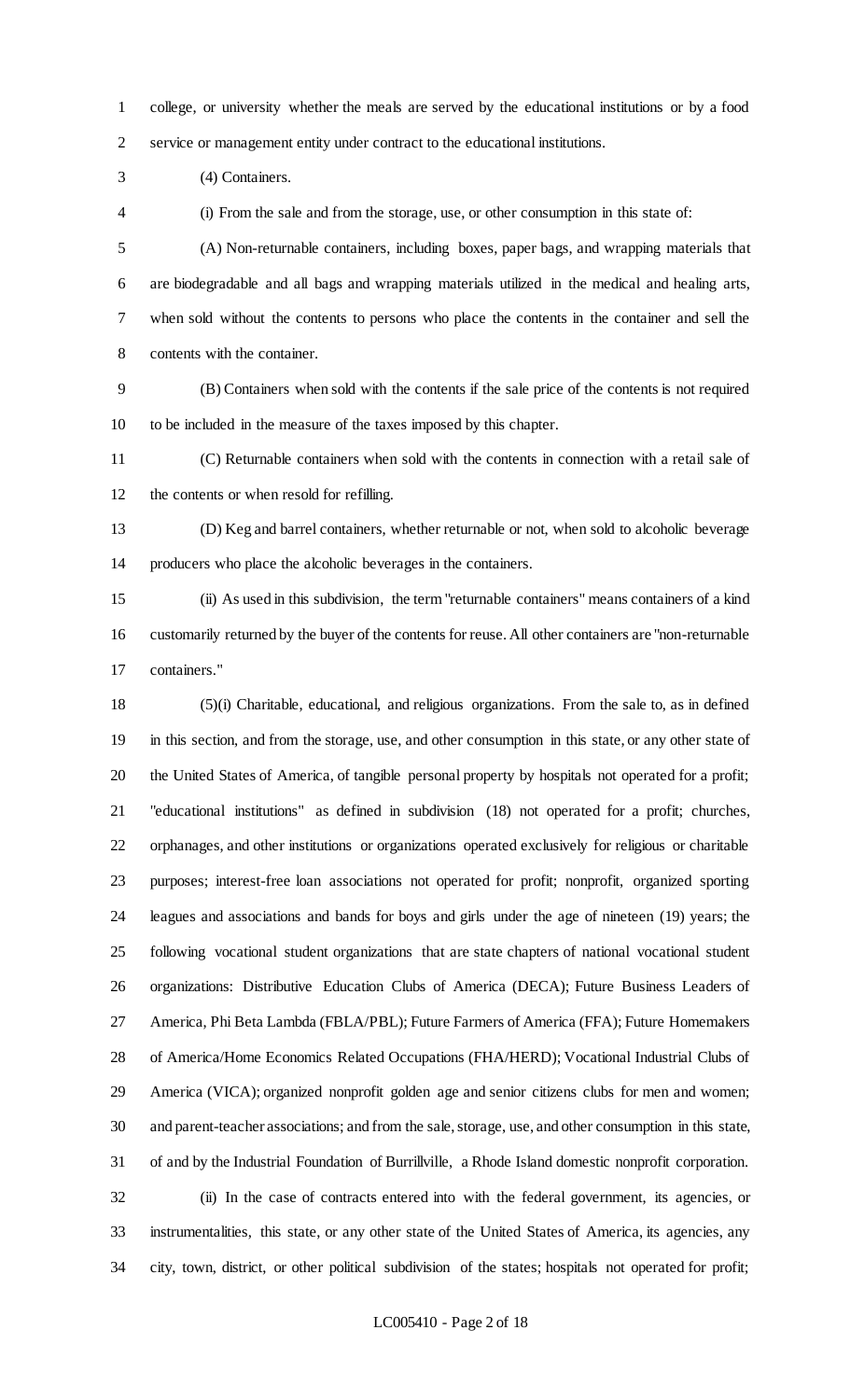educational institutions not operated for profit; churches, orphanages, and other institutions or organizations operated exclusively for religious or charitable purposes, the contractor may purchase such materials and supplies (materials and/or supplies are defined as those that are essential to the project) that are to be utilized in the construction of the projects being performed under the contracts without payment of the tax.

 (iii) The contractor shall not charge any sales or use tax to any exempt agency, institution, or organization but shall in that instance provide his or her suppliers with certificates in the form as determined by the division of taxation showing the reason for exemption and the contractor's records must substantiate the claim for exemption by showing the disposition of all property so purchased. If any property is then used for a nonexempt purpose, the contractor must pay the tax on the property used.

 (6) Gasoline. From the sale and from the storage, use, or other consumption in this state of: (i) Gasoline and other products taxed under chapter 36 of title 31 and (ii) Fuels used for the propulsion of airplanes.

(7) Purchase for manufacturing purposes.

 (i) From the sale and from the storage, use, or other consumption in this state of computer software, tangible personal property, electricity, natural gas, artificial gas, steam, refrigeration, and water, when the property or service is purchased for the purpose of being manufactured into a finished product for resale and becomes an ingredient, component, or integral part of the manufactured, compounded, processed, assembled, or prepared product, or if the property or service is consumed in the process of manufacturing for resale computer software, tangible personal property, electricity, natural gas, artificial gas, steam, refrigeration, or water.

 (ii) "Consumed" means destroyed, used up, or worn out to the degree or extent that the property cannot be repaired, reconditioned, or rendered fit for further manufacturing use.

(iii) "Consumed" includes mere obsolescence.

 (iv) "Manufacturing" means and includes: manufacturing, compounding, processing, assembling, preparing, or producing.

 (v) "Process of manufacturing" means and includes all production operations performed in the producing or processing room, shop, or plant, insofar as the operations are a part of and connected with the manufacturing for resale of tangible personal property, electricity, natural gas, artificial gas, steam, refrigeration, or water and all production operations performed insofar as the operations are a part of and connected with the manufacturing for resale of computer software.

 (vi) "Process of manufacturing" does not mean or include administration operations such as general office operations, accounting, collection, or sales promotion, nor does it mean or include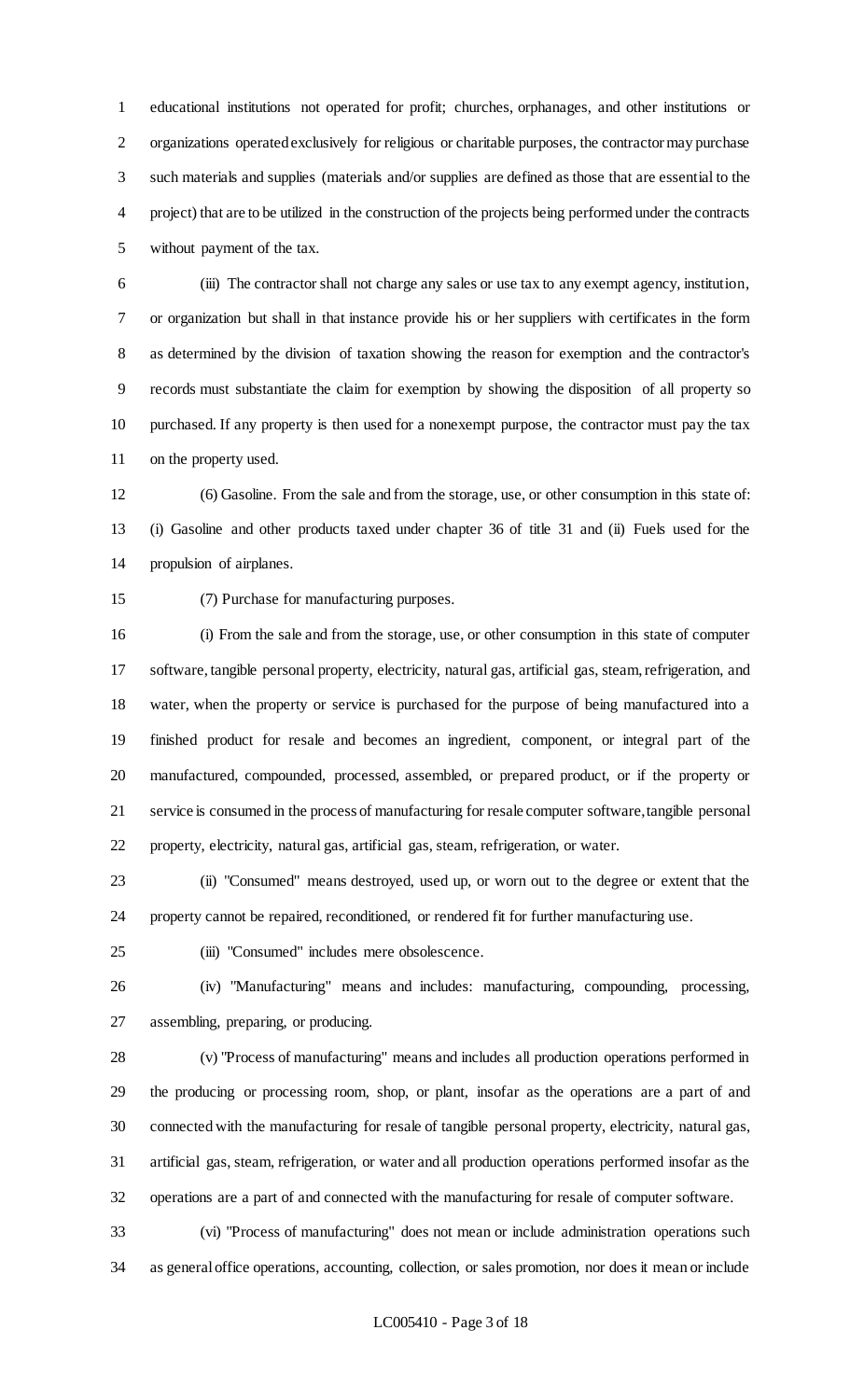distribution operations that occur subsequent to production operations, such as handling, storing, selling, and transporting the manufactured products, even though the administration and distribution operations are performed by, or in connection with, a manufacturing business.

 (8) State and political subdivisions. From the sale to, and from the storage, use, or other consumption by, this state, any city, town, district, or other political subdivision of this state. Every redevelopment agency created pursuant to chapter 31 of title 45 is deemed to be a subdivision of the municipality where it is located.

 (9) Food and food ingredients. From the sale and storage, use, or other consumption in this state of food and food ingredients as defined in § 44-18-7.1(l).

 For the purposes of this exemption "food and food ingredients" shall not include candy, soft drinks, dietary supplements, alcoholic beverages, tobacco, food sold through vending machines, or prepared food, as those terms are defined in § 44-18-7.1, unless the prepared food is: (i) Sold by a seller whose primary NAICS classification is manufacturing in sector 311,

except sub-sector 3118 (bakeries);

(ii) Sold in an unheated state by weight or volume as a single item;

 (iii) Bakery items, including: bread, rolls, buns, biscuits, bagels, croissants, pastries, donuts, danish, cakes, tortes, pies, tarts, muffins, bars, cookies, tortillas; and

 is not sold with utensils provided by the seller, including: plates, knives, forks, spoons, glasses, cups, napkins, or straws.

 (10) Medicines, drugs, and durable medical equipment. From the sale and from the storage, use, or other consumption in this state, of:

 (i) "Drugs" as defined in § 44-18-7.1(h)(i), sold on prescriptions, medical oxygen, and insulin whether or not sold on prescription. For purposes of this exemption drugs shall not include over-the-counter drugs and grooming and hygiene products as defined in § 44-18-7.1(h)(iii).

25 (ii) Durable medical equipment as defined in  $\S$  44-18-7.1(k) for home use only, including, but not limited to: syringe infusers, ambulatory drug delivery pumps, hospital beds, convalescent chairs, and chair lifts. Supplies used in connection with syringe infusers and ambulatory drug delivery pumps that are sold on prescription to individuals to be used by them to dispense or administer prescription drugs, and related ancillary dressings and supplies used to dispense or administer prescription drugs, shall also be exempt from tax.

 (11) Prosthetic devices and mobility enhancing equipment. From the sale and from the storage, use, or other consumption in this state, of prosthetic devices as defined in § 44-18-7.1(t), sold on prescription, including, but not limited to: artificial limbs, dentures, spectacles, eyeglasses, and artificial eyes; artificial hearing devices and hearing aids, whether or not sold on prescription;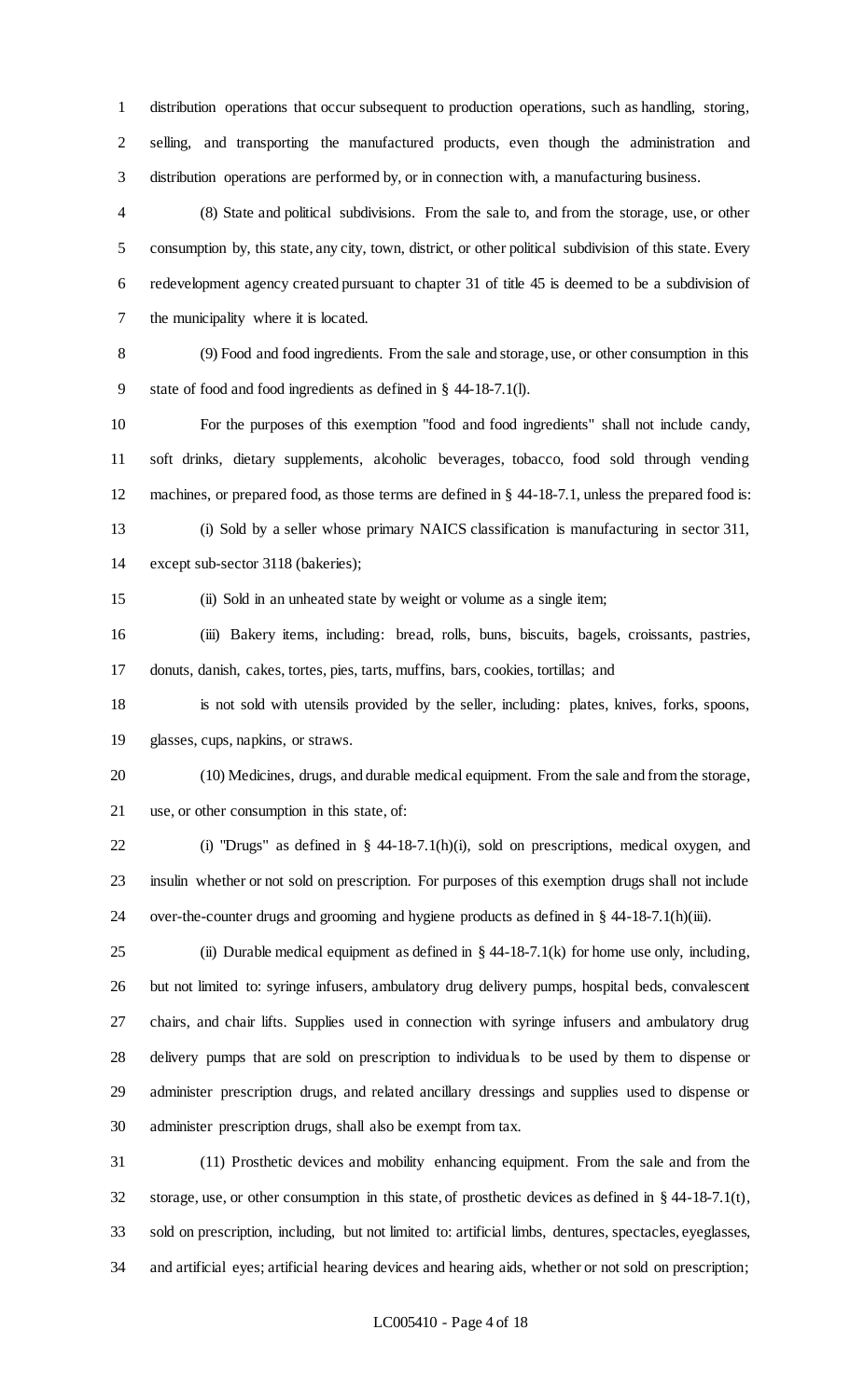and mobility enhancing equipment as defined in § 44-18-7.1(p), including wheelchairs, crutches, and canes.

- (12) Coffins, caskets, urns, shrouds and burial garments. From the sale and from the storage, use, or other consumption in this state of coffins, caskets, urns, shrouds, and other burial garments that are ordinarily sold by a funeral director as part of the business of funeral directing.
- 

(13) Motor vehicles sold to nonresidents.

 (i) From the sale, subsequent to June 30, 1958, of a motor vehicle to a bona fide nonresident of this state who does not register the motor vehicle in this state, whether the sale or delivery of the motor vehicle is made in this state or at the place of residence of the nonresident. A motor vehicle sold to a bona fide nonresident whose state of residence does not allow a like exemption to its nonresidents is not exempt from the tax imposed under § 44-18-20. In that event, the bona fide nonresident pays a tax to Rhode Island on the sale at a rate equal to the rate that would be imposed in his or her state of residence not to exceed the rate that would have been imposed under § 44-18- 20. Notwithstanding any other provisions of law, a licensed motor vehicle dealer shall add and collect the tax required under this subdivision and remit the tax to the tax administrator under the provisions of chapters 18 and 19 of this title. When a Rhode Island licensed, motor vehicle dealer is required to add and collect the sales and use tax on the sale of a motor vehicle to a bona fide nonresident as provided in this section, the dealer in computing the tax takes into consideration the law of the state of the nonresident as it relates to the trade-in of motor vehicles.

 (ii) The tax administrator, in addition to the provisions of §§ 44-19-27 and 44-19-28, may require any licensed motor vehicle dealer to keep records of sales to bona fide nonresidents as the tax administrator deems reasonably necessary to substantiate the exemption provided in this subdivision, including the affidavit of a licensed motor vehicle dealer that the purchaser of the motor vehicle was the holder of, and had in his or her possession a valid out-of-state motor vehicle registration or a valid out-of-state driver's license.

 (iii) Any nonresident who registers a motor vehicle in this state within ninety (90) days of the date of its sale to him or her is deemed to have purchased the motor vehicle for use, storage, or other consumption in this state, and is subject to, and liable for, the use tax imposed under the provisions of § 44-18-20.

 (14) Sales in public buildings by blind people. From the sale and from the storage, use, or other consumption in all public buildings in this state of all products or wares by any person licensed under § 40-9-11.1.

 (15) Air and water pollution control facilities. From the sale, storage, use, or other consumption in this state of tangible personal property or supplies acquired for incorporation into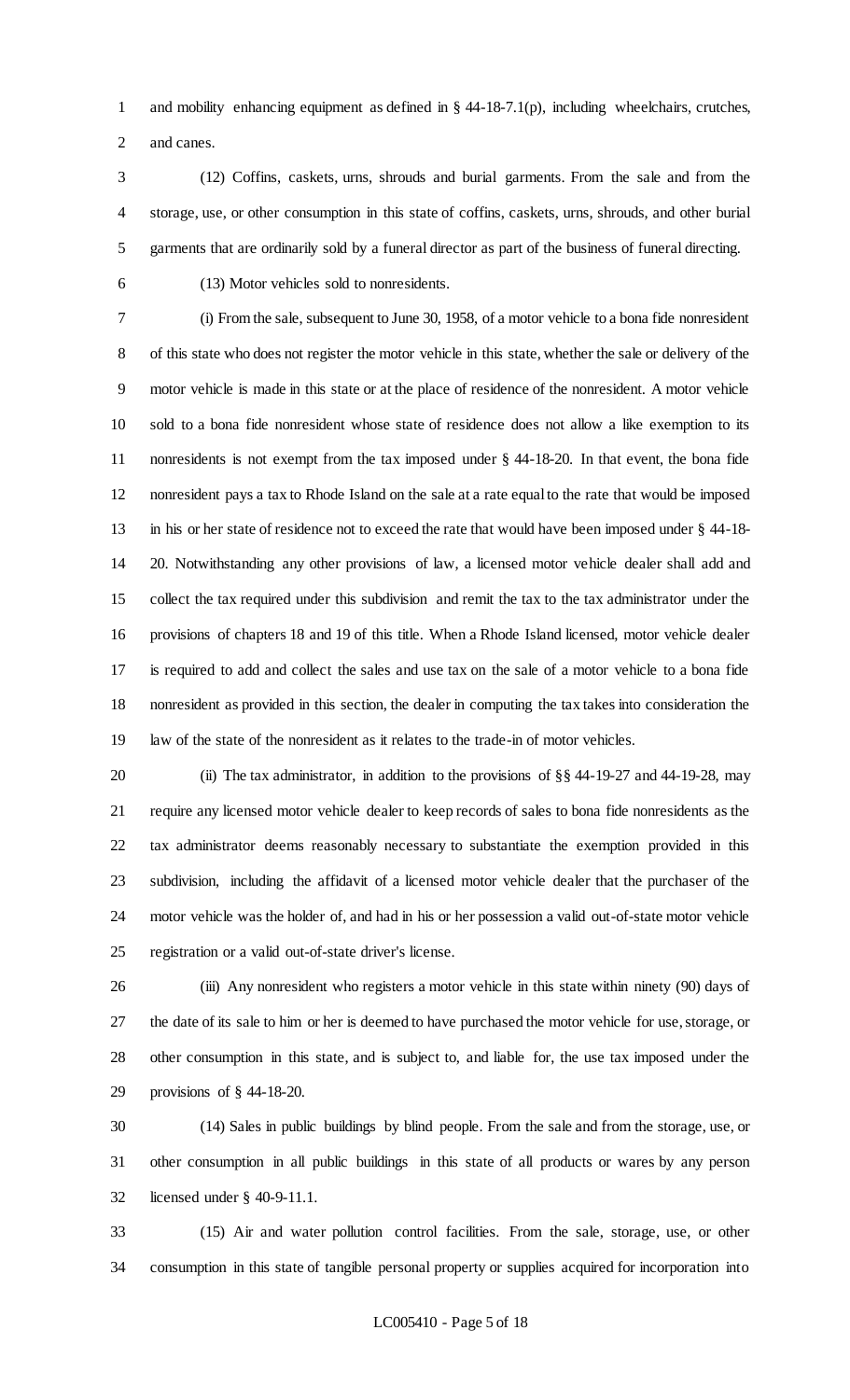or used and consumed in the operation of a facility, the primary purpose of which is to aid in the control of the pollution or contamination of the waters or air of the state, as defined in chapter 12 of title 46 and chapter 23 of title 23, respectively, and that has been certified as approved for that purpose by the director of environmental management. The director of environmental management may certify to a portion of the tangible personal property or supplies acquired for incorporation into those facilities or used and consumed in the operation of those facilities to the extent that that portion has as its primary purpose the control of the pollution or contamination of the waters or air of this state. As used in this subdivision, "facility" means any land, facility, device, building, machinery, or equipment.

 (16) Camps. From the rental charged for living quarters, or sleeping, or housekeeping accommodations at camps or retreat houses operated by religious, charitable, educational, or other organizations and associations mentioned in subsection (5), or by privately owned and operated summer camps for children.

 (17) Certain institutions. From the rental charged for living or sleeping quarters in an institution licensed by the state for the hospitalization, custodial, or nursing care of human beings.

 (18) Educational institutions. From the rental charged by any educational institution for living quarters, or sleeping, or housekeeping accommodations or other rooms or accommodations to any student or teacher necessitated by attendance at an educational institution. "Educational institution" as used in this section means an institution of learning not operated for profit that is empowered to confer diplomas, educational, literary, or academic degrees; that has a regular faculty, curriculum, and organized body of pupils or students in attendance throughout the usual school year; that keeps and furnishes to students and others records required and accepted for entrance to schools of secondary, collegiate, or graduate rank; and no part of the net earnings of which inures to the benefit of any individual.

(19) Motor vehicle and adaptive equipment for persons with disabilities.

 (i) From the sale of: (A) Special adaptations; (B) The component parts of the special adaptations; or (C) A specially adapted motor vehicle; provided that the owner furnishes to the tax administrator an affidavit of a licensed physician to the effect that the specially adapted motor vehicle is necessary to transport a family member with a disability or where the vehicle has been specially adapted to meet the specific needs of the person with a disability. This exemption applies to not more than one motor vehicle owned and registered for personal, noncommercial use.

 (ii) For the purpose of this subsection the term "special adaptations" includes, but is not limited to: wheelchair lifts, wheelchair carriers, wheelchair ramps, wheelchair securements, hand controls, steering devices, extensions, relocations, and crossovers of operator controls, power-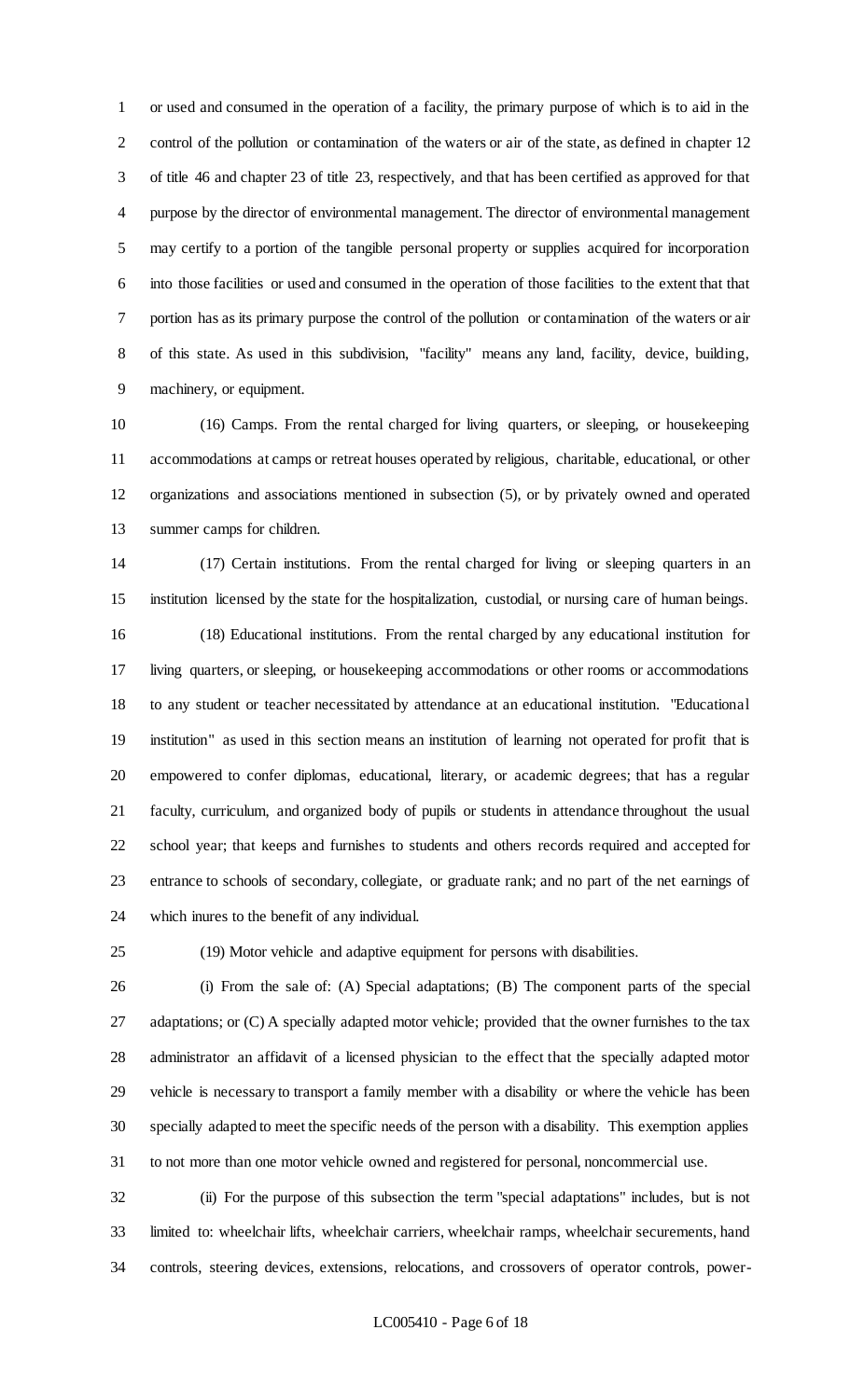assisted controls, raised tops or dropped floors, raised entry doors, or alternative signaling devices to auditory signals.

 (iii) From the sale of: (a) Special adaptations, (b) The component parts of the special adaptations, for a "wheelchair accessible taxicab" as defined in § 39-14-1, and/or a "wheelchair accessible public motor vehicle" as defined in § 39-14.1-1.

 (iv) For the purpose of this subdivision the exemption for a "specially adapted motor vehicle" means a use tax credit not to exceed the amount of use tax that would otherwise be due on the motor vehicle, exclusive of any adaptations. The use tax credit is equal to the cost of the special adaptations, including installation.

 (20) Heating fuels. From the sale and from the storage, use, or other consumption in this state of every type of heating fuel.

 (21) Electricity and gas. From the sale and from the storage, use, or other consumption in this state of electricity and gas.

(22) Manufacturing machinery and equipment.

 (i) From the sale and from the storage, use, or other consumption in this state of tools, dies, molds, machinery, equipment (including replacement parts), and related items to the extent used in an industrial plant in connection with the actual manufacture, conversion, or processing of tangible personal property, or to the extent used in connection with the actual manufacture, conversion, or processing of computer software as that term is utilized in industry numbers 7371, 7372, and 7373 in the standard industrial classification manual prepared by the Technical Committee on Industrial Classification, Office of Statistical Standards, Executive Office of the President, United States Bureau of the Budget, as revised from time to time, to be sold, or that machinery and equipment used in the furnishing of power to an industrial manufacturing plant. For the purposes of this subdivision, "industrial plant" means a factory at a fixed location primarily engaged in the manufacture, conversion, or processing of tangible personal property to be sold in the regular course of business;

 (ii) Machinery and equipment and related items are not deemed to be used in connection with the actual manufacture, conversion, or processing of tangible personal property, or in connection with the actual manufacture, conversion, or processing of computer software as that term is utilized in industry numbers 7371, 7372, and 7373 in the standard industrial classification manual prepared by the Technical Committee on Industrial Classification, Office of Statistical Standards, Executive Office of the President, United States Bureau of the Budget, as revised from time to time, to be sold to the extent the property is used in administration or distribution operations; (iii) Machinery and equipment and related items used in connection with the actual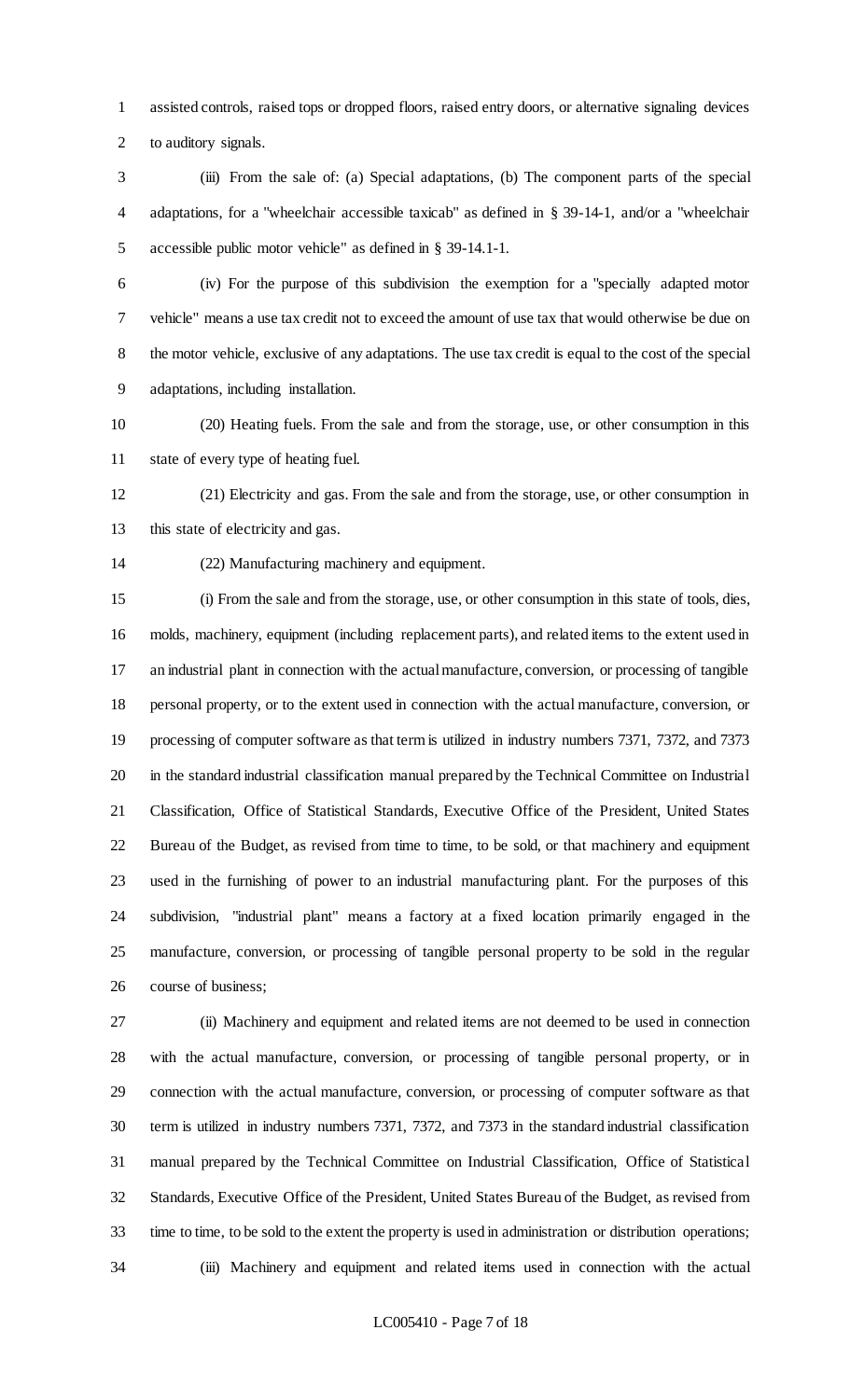manufacture, conversion, or processing of any computer software or any tangible personal property that is not to be sold and that would be exempt under subdivision (7) or this subdivision if purchased from a vendor or machinery and equipment and related items used during any manufacturing, converting, or processing function is exempt under this subdivision even if that operation, function, or purpose is not an integral or essential part of a continuous production flow or manufacturing process;

 (iv) Where a portion of a group of portable or mobile machinery is used in connection with the actual manufacture, conversion, or processing of computer software or tangible personal property to be sold, as previously defined, that portion, if otherwise qualifying, is exempt under this subdivision even though the machinery in that group is used interchangeably and not otherwise identifiable as to use.

 (23) Trade-in value of motor vehicles. From the sale and from the storage, use, or other consumption in this state of so much of the purchase price paid for a new or used automobile as is allocated for a trade-in allowance on the automobile of the buyer given in trade to the seller, or of the proceeds applicable only to the automobile as are received from the manufacturer of automobiles for the repurchase of the automobile whether the repurchase was voluntary or not towards the purchase of a new or used automobile by the buyer. For the purpose of this subdivision, the word "automobile" means a private passenger automobile not used for hire and does not refer to any other type of motor vehicle.

(24) Precious metal bullion.

 (i) From the sale and from the storage, use, or other consumption in this state of precious metal bullion, substantially equivalent to a transaction in securities or commodities.

 (ii) For purposes of this subdivision, "precious metal bullion" means any elementary precious metal that has been put through a process of smelting or refining, including, but not limited to: gold, silver, platinum, rhodium, and chromium, and that is in a state or condition that its value depends upon its content and not upon its form.

 (iii) The term does not include fabricated precious metal that has been processed or manufactured for some one or more specific and customary industrial, professional, or artistic uses.

 (25) Commercial vessels. From sales made to a commercial ship, barge, or other vessel of fifty (50) tons burden or over, primarily engaged in interstate or foreign commerce, and from the repair, alteration, or conversion of the vessels, and from the sale of property purchased for the use of the vessels including provisions, supplies, and material for the maintenance and/or repair of the vessels.

(26) Commercial fishing vessels. From the sale and from the storage, use, or other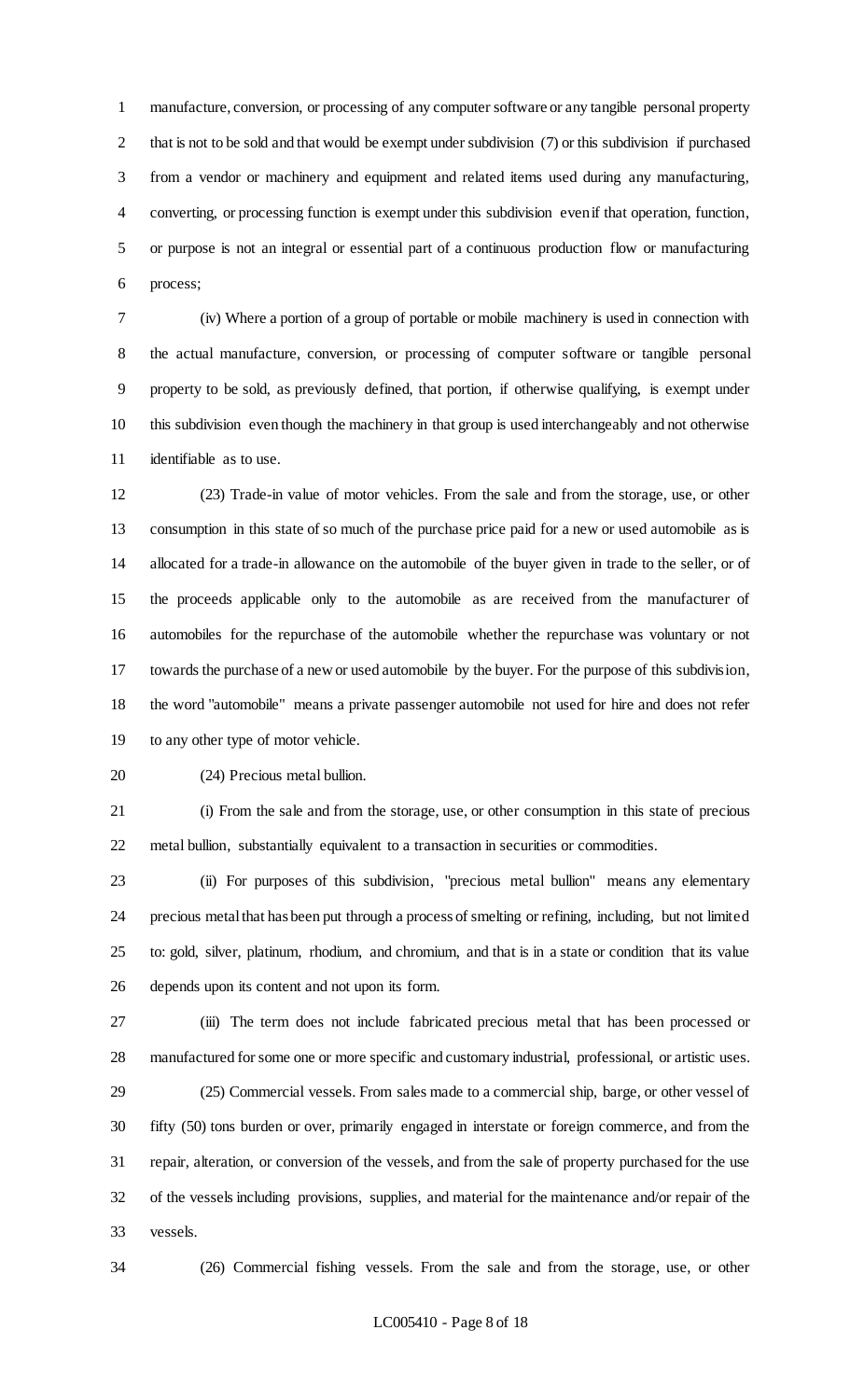consumption in this state of vessels and other watercraft that are in excess of five (5) net tons and that are used exclusively for "commercial fishing," as defined in this subdivision, and from the repair, alteration, or conversion of those vessels and other watercraft, and from the sale of property purchased for the use of those vessels and other watercraft including provisions, supplies, and material for the maintenance and/or repair of the vessels and other watercraft and the boats nets, cables, tackle, and other fishing equipment appurtenant to or used in connection with the commercial fishing of the vessels and other watercraft. "Commercial fishing" means taking or attempting to take any fish, shellfish, crustacea, or bait species with the intent of disposing of it for profit or by sale, barter, trade, or in commercial channels. The term does not include subsistence fishing, i.e., the taking for personal use and not for sale or barter; or sport fishing; but shall include vessels and other watercraft with a Rhode Island party and charter boat license issued by the department of environmental management pursuant to § 20-2-27.1 that meet the following criteria: (i) The operator must have a current United States Coast Guard (U.S.C.G.) license to carry passengers for hire; (ii) U.S.C.G. vessel documentation in the coast wide fishery trade; (iii) U.S.C.G. vessel documentation as to proof of Rhode Island home port status or a Rhode Island boat registration to prove Rhode Island home port status; and (iv) The vessel must be used as a commercial passenger carrying fishing vessel to carry passengers for fishing. The vessel must be able to demonstrate that at least fifty percent (50%) of its annual gross income derives from charters or provides documentation of a minimum of one hundred (100) charter trips annually; and (v) The vessel must have a valid Rhode Island party and charter boat license. The tax administrator shall implement the provisions of this subdivision by promulgating rules and regulations relating thereto. (27) Clothing and footwear. From the sales of articles of clothing, including footwear, intended to be worn or carried on or about the human body for sales prior to October 1, 2012. Effective October 1, 2012, the exemption will apply to the sales of articles of clothing, including footwear, intended to be worn or carried on or about the human body up to two hundred and fifty dollars (\$250) of the sales price per item. For the purposes of this section, "clothing or footwear" does not include clothing accessories or equipment or special clothing or footwear primarily designed for athletic activity or protective use as these terms are defined in section 44-18-7.1(f). In recognition of the work being performed by the streamlined sales and use tax governing board, upon passage of any federal law that authorizes states to require remote sellers to collect and remit sales and use taxes, this unlimited exemption will apply as it did prior to October 1, 2012. The unlimited exemption on sales of clothing and footwear shall take effect on the date that the state requires remote sellers to collect and remit sales and use taxes.

(28) Water for residential use. From the sale and from the storage, use, or other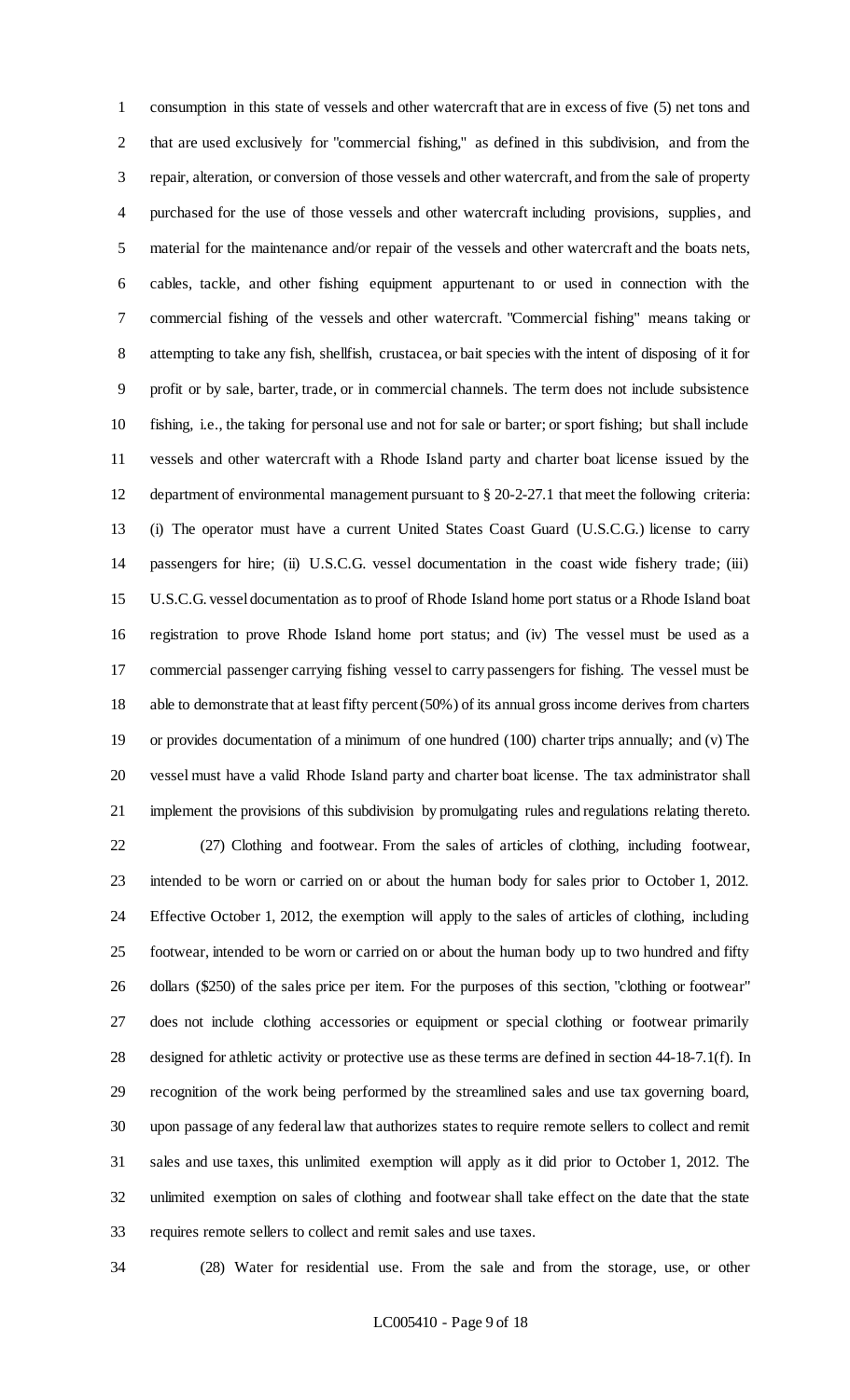consumption in this state of water furnished for domestic use by occupants of residential premises. (29) Bibles. [Unconstitutional; see Ahlburn v. Clark, 728 A.2d 449 (R.I. 1999); see Notes to Decisions.] From the sale and from the storage, use, or other consumption in the state of any canonized scriptures of any tax-exempt nonprofit religious organization including, but not limited to, the Old Testament and the New Testament versions.

(30) Boats.

 (i) From the sale of a boat or vessel to a bona fide nonresident of this state who does not register the boat or vessel in this state or document the boat or vessel with the United States government at a home port within the state, whether the sale or delivery of the boat or vessel is made in this state or elsewhere; provided, that the nonresident transports the boat within thirty (30) days after delivery by the seller outside the state for use thereafter solely outside the state.

 (ii) The tax administrator, in addition to the provisions of §§ 44-19-27 and 44-19-28, may require the seller of the boat or vessel to keep records of the sales to bona fide nonresidents as the tax administrator deems reasonably necessary to substantiate the exemption provided in this subdivision, including the affidavit of the seller that the buyer represented himself or herself to be a bona fide nonresident of this state and of the buyer that he or she is a nonresident of this state.

 (31) Youth activities equipment. From the sale, storage, use, or other consumption in this state of items for not more than twenty dollars (\$20.00) each by nonprofit Rhode Island eleemosynary organizations, for the purposes of youth activities that the organization is formed to sponsor and support; and by accredited elementary and secondary schools for the purposes of the schools or of organized activities of the enrolled students.

 (32) Farm equipment. From the sale and from the storage or use of machinery and equipment used directly for commercial farming and agricultural production; including, but not limited to: tractors, ploughs, harrows, spreaders, seeders, milking machines, silage conveyors, balers, bulk milk storage tanks, trucks with farm plates, mowers, combines, irrigation equipment, greenhouses and greenhouse coverings, graders and packaging machines, tools and supplies and other farming equipment, including replacement parts appurtenant to or used in connection with commercial farming and tools and supplies used in the repair and maintenance of farming equipment. "Commercial farming" means the keeping or boarding of five (5) or more horses or the production within this state of agricultural products, including, but not limited to, field or orchard crops, livestock, dairy, and poultry, or their products, where the keeping, boarding, or production provides at least two thousand five hundred dollars (\$2,500) in annual gross sales to the operator, whether an individual, a group, a partnership, or a corporation for exemptions issued prior to July 1, 2002. For exemptions issued or renewed after July 1, 2002, there shall be two (2) levels. Level I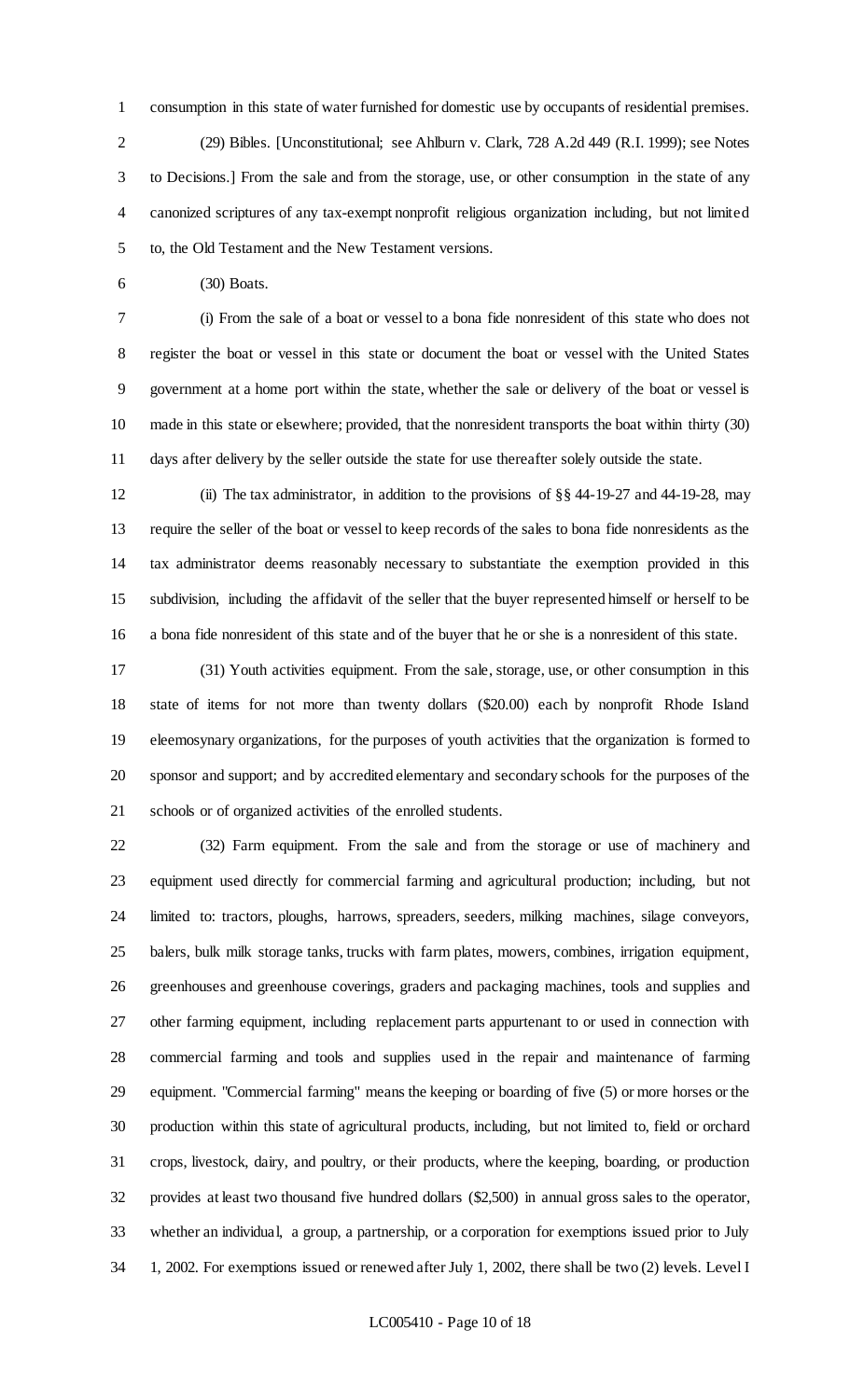shall be based on proof of annual, gross sales from commercial farming of at least twenty-five hundred dollars (\$2,500) and shall be valid for purchases subject to the exemption provided in this subdivision except for motor vehicles with an excise tax value of five thousand dollars (\$5,000) or greater. Level II shall be based on proof of annual gross sales from commercial farming of at least ten thousand dollars (\$10,000) or greater and shall be valid for purchases subject to the exemption provided in this subdivision including motor vehicles with an excise tax value of five thousand dollars (\$5,000) or greater. For the initial issuance of the exemptions, proof of the requisite amount of annual gross sales from commercial farming shall be required for the prior year; for any renewal of an exemption granted in accordance with this subdivision at either level I or level II, proof of gross annual sales from commercial farming at the requisite amount shall be required for each of 11 the prior two (2) years. Certificates of exemption issued or renewed after July 1, 2002, shall clearly indicate the level of the exemption and be valid for four (4) years after the date of issue. This exemption applies even if the same equipment is used for ancillary uses, or is temporarily used for a non-farming or a non-agricultural purpose, but shall not apply to motor vehicles acquired after July 1, 2002, unless the vehicle is a farm vehicle as defined pursuant to § 31-1-8 and is eligible for registration displaying farm plates as provided for in § 31-3-31.

 (33) Compressed air. From the sale and from the storage, use, or other consumption in the state of compressed air.

 (34) Flags. From the sale and from the storage, consumption, or other use in this state of United States, Rhode Island or POW-MIA flags.

 (35) Motor vehicle and adaptive equipment to certain veterans. From the sale of a motor vehicle and adaptive equipment to and for the use of a veteran with a service-connected loss of or the loss of use of a leg, foot, hand, or arm, or any veteran who is a double amputee, whether service connected or not. The motor vehicle must be purchased by and especially equipped for use by the qualifying veteran. Certificate of exemption or refunds of taxes paid is granted under rules or regulations that the tax administrator may prescribe.

 (36) Textbooks. From the sale and from the storage, use, or other consumption in this state of textbooks by an "educational institution," as defined in subsection (18) of this section, and any educational institution within the purview of § 16-63-9(4), and used textbooks by any purveyor.

 (37) Tangible personal property and supplies used in on-site hazardous waste recycling, reuse, or treatment. From the sale, storage, use, or other consumption in this state of tangible personal property or supplies used or consumed in the operation of equipment, the exclusive function of which is the recycling, reuse, or recovery of materials (other than precious metals, as defined in subdivision (24)(ii) of this section) from the treatment of "hazardous wastes," as defined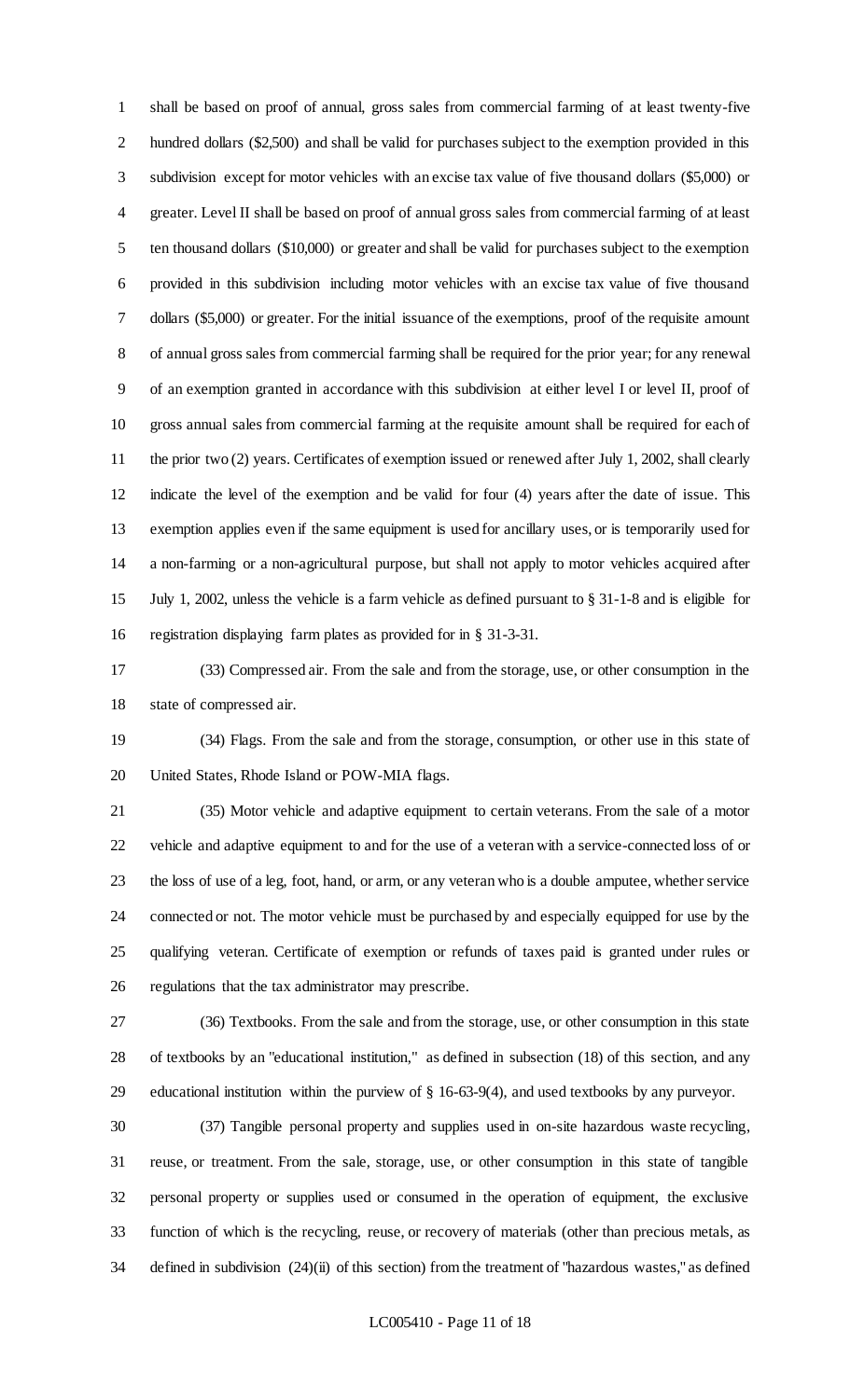in § 23-19.1-4, where the "hazardous wastes" are generated in Rhode Island solely by the same taxpayer and where the personal property is located at, in, or adjacent to a generating facility of the taxpayer in Rhode Island. The taxpayer shall procure an order from the director of the department of environmental management certifying that the equipment and/or supplies as used or consumed, qualify for the exemption under this subdivision. If any information relating to secret processes or methods of manufacture, production, or treatment is disclosed to the department of environmental management only to procure an order, and is a "trade secret" as defined in § 28-21-10(b), it is not open to public inspection or publicly disclosed unless disclosure is required under chapter 21 of title 28 or chapter 24.4 of title 23.

 (38) Promotional and product literature of boat manufacturers. From the sale and from the storage, use, or other consumption of promotional and product literature of boat manufacturers shipped to points outside of Rhode Island that either: (i) Accompany the product that is sold; (ii) Are shipped in bulk to out-of-state dealers for use in the sale of the product; or (iii) Are mailed to customers at no charge.

 (39) Food items paid for by food stamps. From the sale and from the storage, use, or other consumption in this state of eligible food items payment for which is properly made to the retailer in the form of U.S. government food stamps issued in accordance with the Food Stamp Act of 1977, 7 U.S.C. § 2011 et seq.

 (40) Transportation charges. From the sale or hiring of motor carriers as defined in § 39- 12-2(12) to haul goods, when the contract or hiring cost is charged by a motor freight tariff filed with the Rhode Island public utilities commission on the number of miles driven or by the number of hours spent on the job.

 (41) Trade-in value of boats. From the sale and from the storage, use, or other consumption in this state of so much of the purchase price paid for a new or used boat as is allocated for a trade- in allowance on the boat of the buyer given in trade to the seller or of the proceeds applicable only to the boat as are received from an insurance claim as a result of a stolen or damaged boat, towards the purchase of a new or used boat by the buyer.

 (42) Equipment used for research and development. From the sale and from the storage, use, or other consumption of equipment to the extent used for research and development purposes by a qualifying firm. For the purposes of this subsection, "qualifying firm" means a business for which the use of research and development equipment is an integral part of its operation and "equipment" means scientific equipment, computers, software, and related items.

 (43) Coins. From the sale and from the other consumption in this state of coins having numismatic or investment value.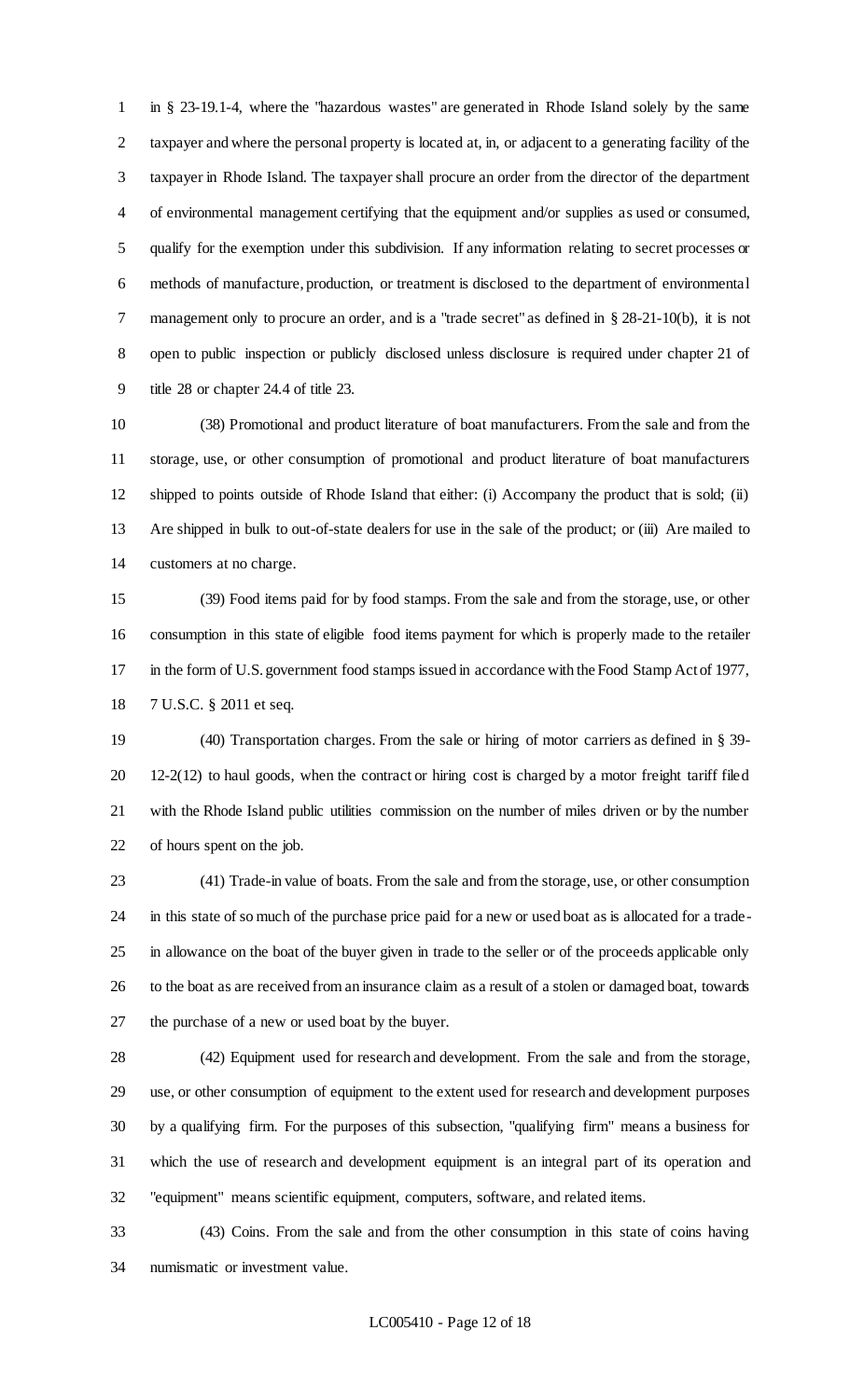(44) Farm structure construction materials. Lumber, hardware, and other materials used in the new construction of farm structures, including production facilities such as, but not limited to: farrowing sheds, free stall and stanchion barns, milking parlors, silos, poultry barns, laying houses, fruit and vegetable storages, rooting cellars, propagation rooms, greenhouses, packing rooms, machinery storage, seasonal farm worker housing, certified farm markets, bunker and trench silos, feed storage sheds, and any other structures used in connection with commercial farming.

 (45) Telecommunications carrier access service. Carrier access service or telecommunications service when purchased by a telecommunications company from another telecommunications company to facilitate the provision of telecommunications service.

 (46) Boats or vessels brought into the state exclusively for winter storage, maintenance, repair, or sale. Notwithstanding the provisions of §§ 44-18-10, 44-18-11 and 44-18-20, the tax imposed by § 44-18-20 is not applicable for the period commencing on the first day of October in any year up to and including the 30th day of April next succeeding with respect to the use of any boat or vessel within this state exclusively for purposes of: (i) Delivery of the vessel to a facility in this state for storage, including dry storage and storage in water by means of apparatus preventing ice damage to the hull, maintenance, or repair; (ii) The actual process of storage, maintenance, or repair of the boat or vessel; or (iii) Storage for the purpose of selling the boat or vessel.

 (47) Jewelry display product. From the sale and from the storage, use, or other consumption in this state of tangible personal property used to display any jewelry product; provided that title to the jewelry display product is transferred by the jewelry manufacturer or seller and that the jewelry display product is shipped out of state for use solely outside the state and is not returned to the jewelry manufacturer or seller.

 (48) Boats or vessels generally. Notwithstanding the provisions of this chapter, the tax imposed by §§ 44-18-20 and 44-18-18 shall not apply with respect to the sale and to the storage, use, or other consumption in this state of any new or used boat. The exemption provided for in this subdivision does not apply after October 1, 1993, unless prior to October 1, 1993, the federal ten percent (10%) surcharge on luxury boats is repealed.

 (49) Banks and regulated investment companies interstate toll-free calls. Notwithstanding the provisions of this chapter, the tax imposed by this chapter does not apply to the furnishing of interstate and international, toll-free terminating telecommunication service that is used directly and exclusively by or for the benefit of an eligible company as defined in this subdivision; provided that an eligible company employs on average during the calendar year no less than five hundred (500) "full-time equivalent employees" as that term is defined in § 42-64.5-2. For purposes of this section, an "eligible company" means a "regulated investment company" as that term is defined in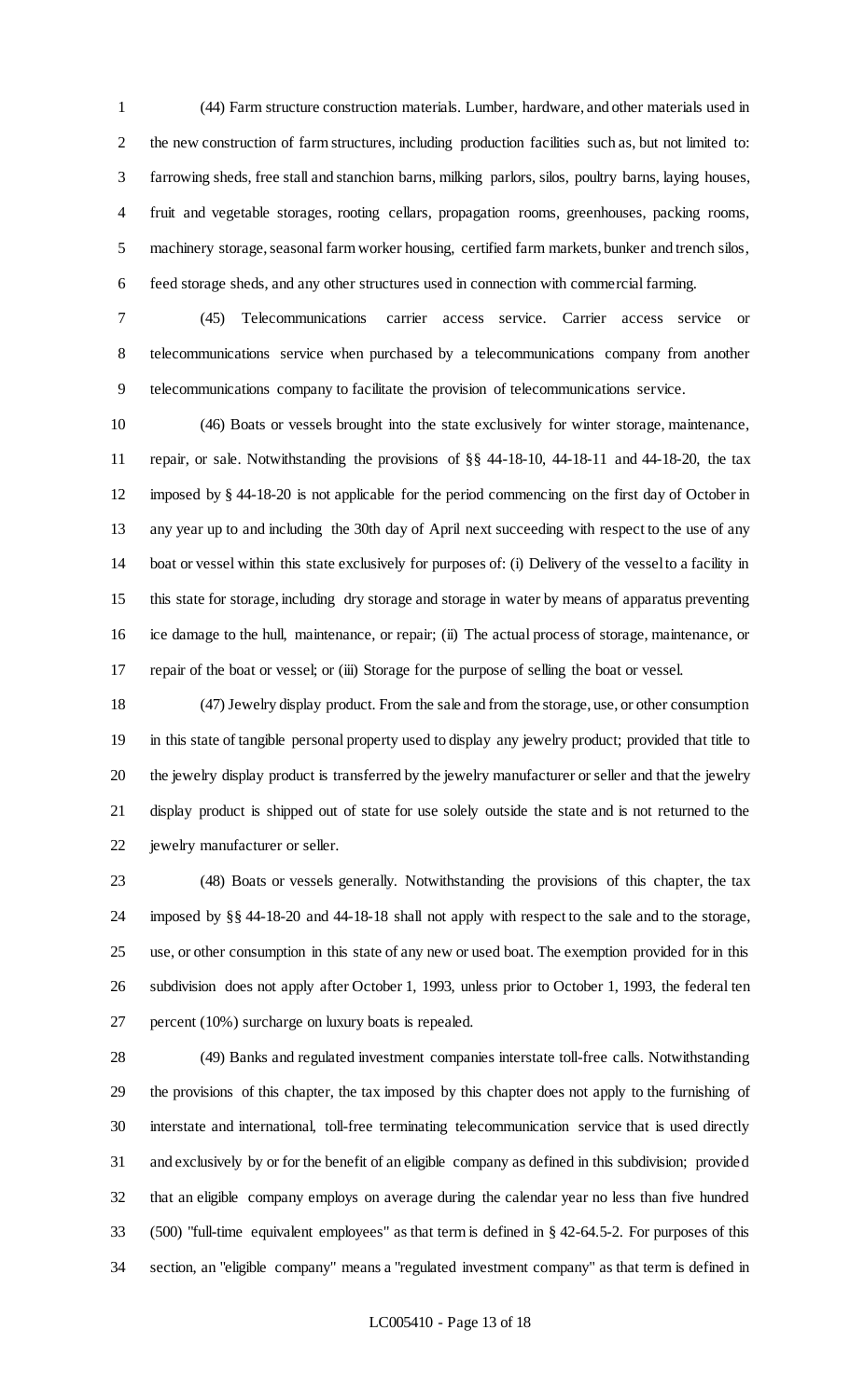the Internal Revenue Code of 1986, 26 U.S.C. § 851, or a corporation to the extent the service is provided, directly or indirectly, to or on behalf of a regulated investment company, an employee benefit plan, a retirement plan or a pension plan, or a state-chartered bank.

 (50) Mobile and manufactured homes generally. From the sale and from the storage, use, or other consumption in this state of mobile and/or manufactured homes as defined and subject to taxation pursuant to the provisions of chapter 44 of title 31.

(51) Manufacturing business reconstruction materials.

 (i) From the sale and from the storage, use, or other consumption in this state of lumber, hardware, and other building materials used in the reconstruction of a manufacturing business facility that suffers a disaster, as defined in this subdivision, in this state. "Disaster" means any occurrence, natural or otherwise, that results in the destruction of sixty percent (60%) or more of an operating manufacturing business facility within this state. "Disaster" does not include any damage resulting from the willful act of the owner of the manufacturing business facility.

 (ii) Manufacturing business facility includes, but is not limited to, the structures housing the production and administrative facilities.

 (iii) In the event a manufacturer has more than one manufacturing site in this state, the sixty percent (60%) provision applies to the damages suffered at that one site.

 (iv) To the extent that the costs of the reconstruction materials are reimbursed by insurance, this exemption does not apply.

 (52) Tangible personal property and supplies used in the processing or preparation of floral products and floral arrangements. From the sale, storage, use, or other consumption in this state of tangible personal property or supplies purchased by florists, garden centers, or other like producers or vendors of flowers, plants, floral products, and natural and artificial floral arrangements that are ultimately sold with flowers, plants, floral products, and natural and artificial floral arrangements or are otherwise used in the decoration, fabrication, creation, processing, or preparation of flowers, plants, floral products, or natural and artificial floral arrangements, including descriptive labels, stickers, and cards affixed to the flower, plant, floral product, or arrangement, artificial flowers, spray materials, floral paint and tint, plant shine, flower food, insecticide, and fertilizers.

 (53) Horse food products. From the sale and from the storage, use, or other consumption in this state of horse food products purchased by a person engaged in the business of the boarding of horses.

(54) Non-motorized recreational vehicles sold to nonresidents.

 (i) From the sale, subsequent to June 30, 2003, of a non-motorized recreational vehicle to a bona fide nonresident of this state who does not register the non-motorized recreational vehicle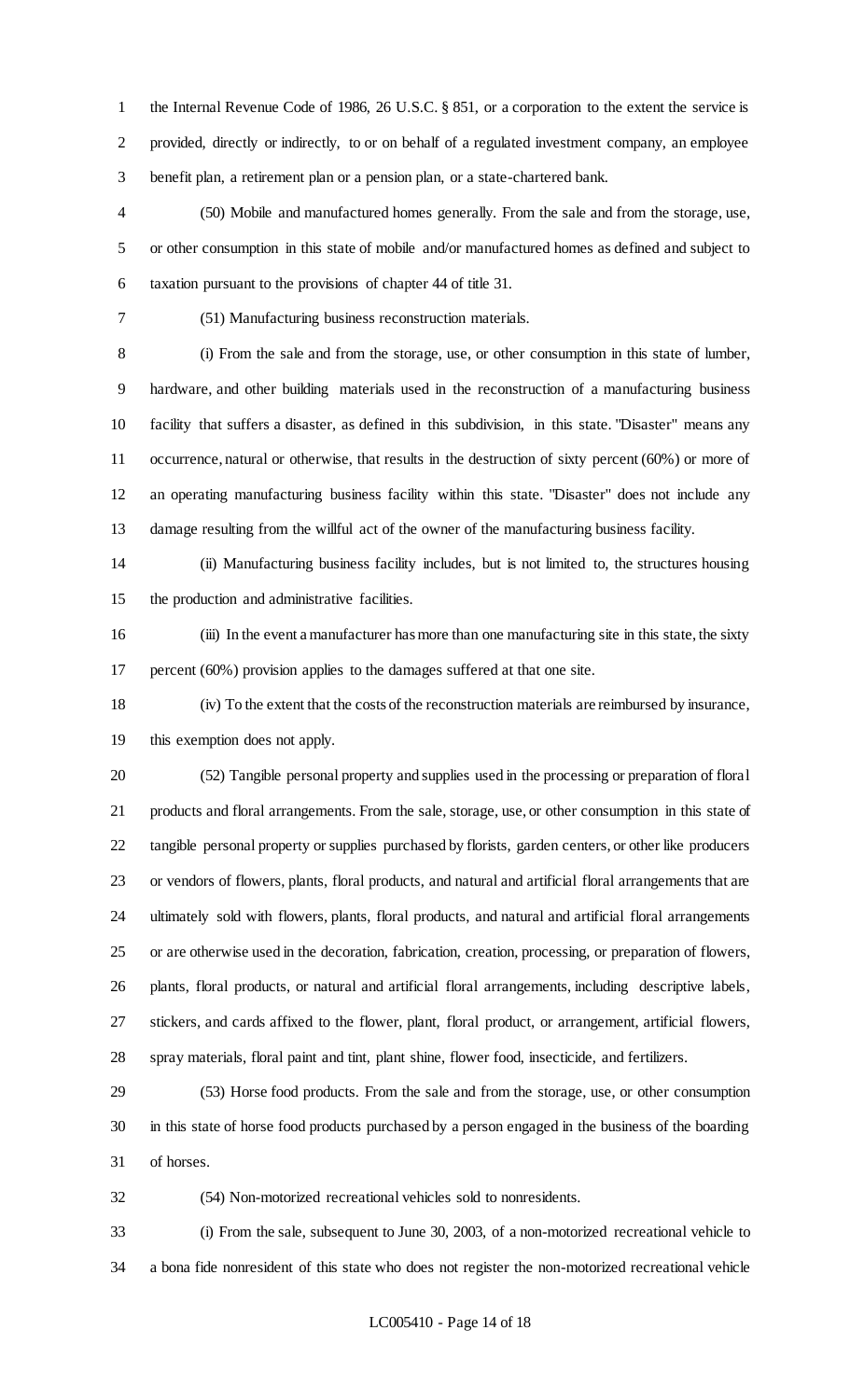in this state, whether the sale or delivery of the non-motorized recreational vehicle is made in this state or at the place of residence of the nonresident; provided that a non-motorized recreational vehicle sold to a bona fide nonresident whose state of residence does not allow a like exemption to its nonresidents is not exempt from the tax imposed under § 44-18-20; provided, further, that in that event the bona fide nonresident pays a tax to Rhode Island on the sale at a rate equal to the rate that would be imposed in his or her state of residence not to exceed the rate that would have been imposed under § 44-18-20. Notwithstanding any other provisions of law, a licensed, non-motorized recreational vehicle dealer shall add and collect the tax required under this subdivision and remit the tax to the tax administrator under the provisions of chapters 18 and 19 of this title. Provided, that when a Rhode Island licensed, non-motorized recreational vehicle dealer is required to add and collect the sales and use tax on the sale of a non-motorized recreational vehicle to a bona fide nonresident as provided in this section, the dealer in computing the tax takes into consideration the law of the state of the nonresident as it relates to the trade-in of motor vehicles.

 (ii) The tax administrator, in addition to the provisions of §§ 44-19-27 and 44-19-28, may require any licensed, non-motorized recreational vehicle dealer to keep records of sales to bona fide nonresidents as the tax administrator deems reasonably necessary to substantiate the exemption provided in this subdivision, including the affidavit of a licensed, non-motorized recreational vehicle dealer that the purchaser of the non-motorized recreational vehicle was the holder of, and had in his or her possession a valid out-of-state non-motorized recreational vehicle registration or a valid out-of-state driver's license.

 (iii) Any nonresident who registers a non-motorized recreational vehicle in this state within ninety (90) days of the date of its sale to him or her is deemed to have purchased the non-motorized recreational vehicle for use, storage, or other consumption in this state, and is subject to, and liable for, the use tax imposed under the provisions of § 44-18-20.

 (iv) "Non-motorized recreational vehicle" means any portable dwelling designed and constructed to be used as a temporary dwelling for travel, camping, recreational, and vacation use that is eligible to be registered for highway use, including, but not limited to, "pick-up coaches" or "pick-up campers," "travel trailers," and "tent trailers" as those terms are defined in chapter 1 of title 31.

 (55) Sprinkler and fire alarm systems in existing buildings. From the sale in this state of sprinkler and fire alarm systems; emergency lighting and alarm systems; and the materials necessary and attendant to the installation of those systems that are required in buildings and occupancies existing therein in July 2003 in order to comply with any additional requirements for such buildings arising directly from the enactment of the Comprehensive Fire Safety Act of 2003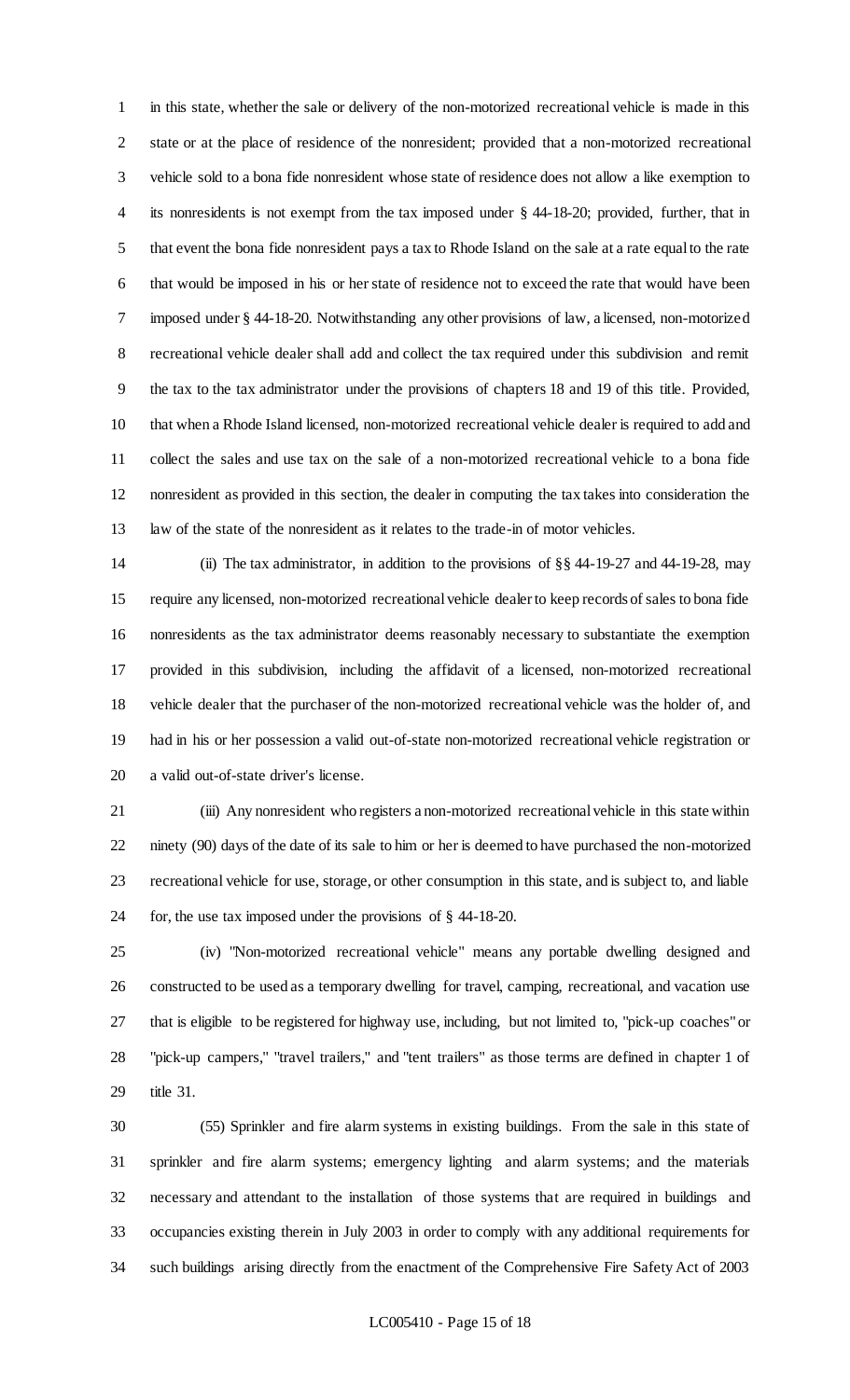and that are not required by any other provision of law or ordinance or regulation adopted pursuant to that act. The exemption provided in this subdivision shall expire on December 31, 2008.

 (56) Aircraft. Notwithstanding the provisions of this chapter, the tax imposed by §§ 44-18- 18 and 44-18-20 shall not apply with respect to the sale and to the storage, use, or other consumption in this state of any new or used aircraft or aircraft parts.

 (57) Renewable energy products. Notwithstanding any other provisions of Rhode Island general laws, the following products shall also be exempt from sales tax: solar photovoltaic modules or panels, or any module or panel that generates electricity from light; solar thermal collectors, including, but not limited to, those manufactured with flat glass plates, extruded plastic, sheet metal, and/or evacuated tubes; geothermal heat pumps, including both water-to-water and water-to-air type pumps; wind turbines; towers used to mount wind turbines if specified by or sold by a wind turbine manufacturer; DC to AC inverters that interconnect with utility power lines; and manufactured mounting racks and ballast pans for solar collector, module, or panel installation. Not to include materials that could be fabricated into such racks; monitoring and control equipment, if specified or supplied by a manufacturer of solar thermal, solar photovoltaic, geothermal, or wind energy systems or if required by law or regulation for such systems but not to include pumps, fans or plumbing or electrical fixtures unless shipped from the manufacturer affixed to, or an integral part of, another item specified on this list; and solar storage tanks that are part of a solar domestic hot water system or a solar space heating system. If the tank comes with an external heat exchanger it shall also be tax exempt, but a standard hot water tank is not exempt from state sales tax.

 (58) Returned property. The amount charged for property returned by customers upon rescission of the contract of sale when the entire amount exclusive of handling charges paid for the property is refunded in either cash or credit, and where the property is returned within one hundred twenty (120) days from the date of delivery.

 (59) Dietary supplements. From the sale and from the storage, use, or other consumption 26 of dietary supplements as defined in  $\S$  44-18-7.1(l)(v), sold on prescriptions.

(60) Blood. From the sale and from the storage, use, or other consumption of human blood.

 (61) Agricultural products for human consumption. From the sale and from the storage, use, or other consumption of livestock and poultry of the kinds of products that ordinarily constitute food for human consumption and of livestock of the kind the products of which ordinarily constitute fibers for human use.

 (62) Diesel emission control technology. From the sale and use of diesel retrofit technology that is required by § 31-47.3-4.

(63) Feed for certain animals used in commercial farming. From the sale of feed for animals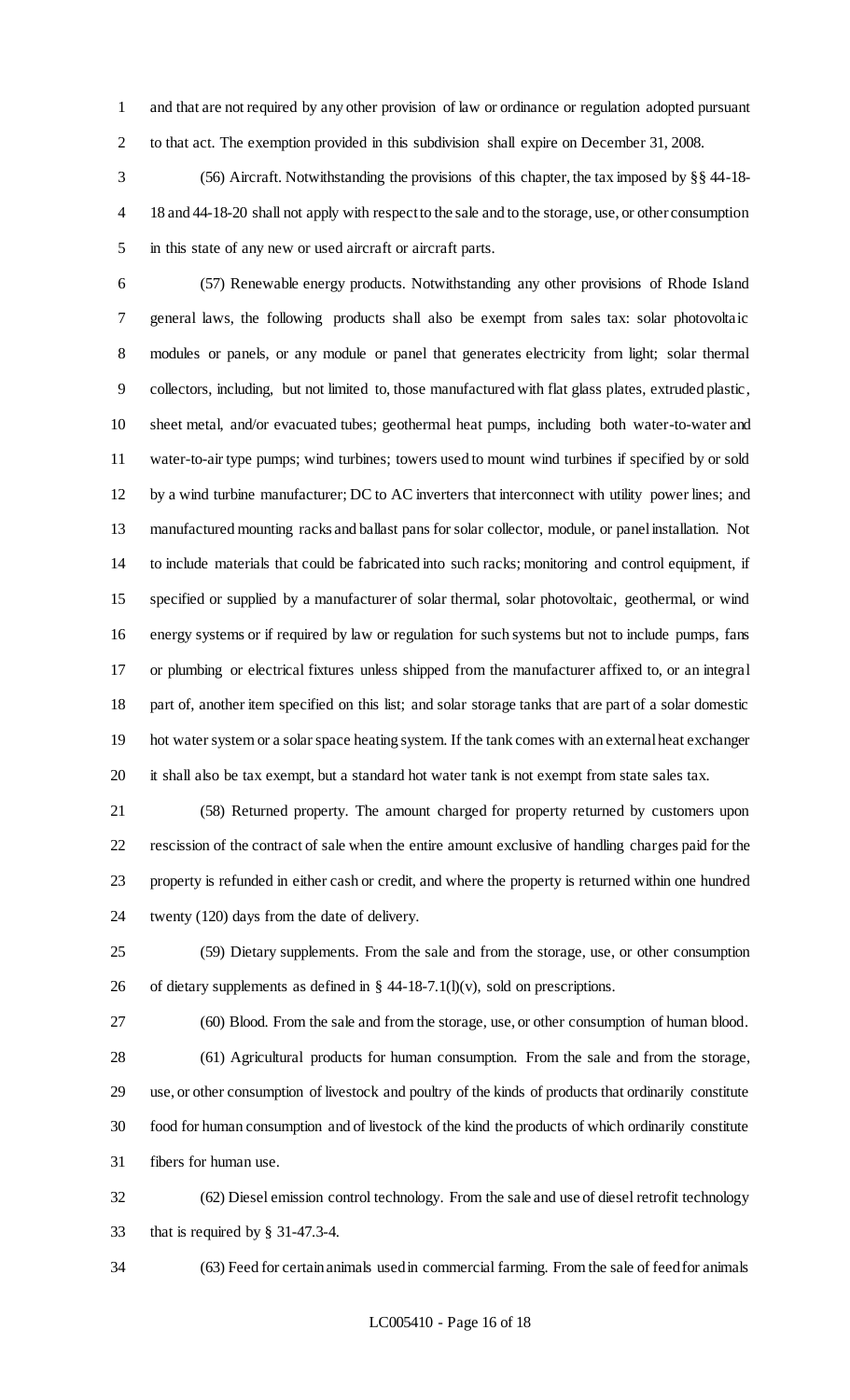as described in subsection (61) of this section.

 (64) Alcoholic beverages. From the sale and storage, use, or other consumption in this state by a Class A licensee of alcoholic beverages, as defined in § 44-18-7.1, excluding beer and malt beverages; provided, further, notwithstanding § 6-13-1 or any other general or public law to the contrary, alcoholic beverages, as defined in § 44-18-7.1, shall not be subject to minimum markup. (65) Seeds and plants used to grow food and food ingredients. From the sale, storage, use, or other consumption in this state of seeds and plants used to grow food and food ingredients as 8 defined in § 44-18-7.1(l)(i). "Seeds and plants used to grow food and food ingredients" shall not include marijuana seeds or plants. (66) Feminine hygiene products. From the sale and from the storage, use, or other consumption of tampons, panty liners, menstrual cups, sanitary napkins, and other similar products the principal use of which is feminine hygiene in connection with the menstrual cycle. (67) Breast pump products. From the sale and from the storage, use, or other consumption of breast pumps and breast pump collection and storage supplies, when sold to individuals for home use and any repair or replacement parts for such products.

SECTION 2. This act shall take effect upon passage.

======== LC005410 ========